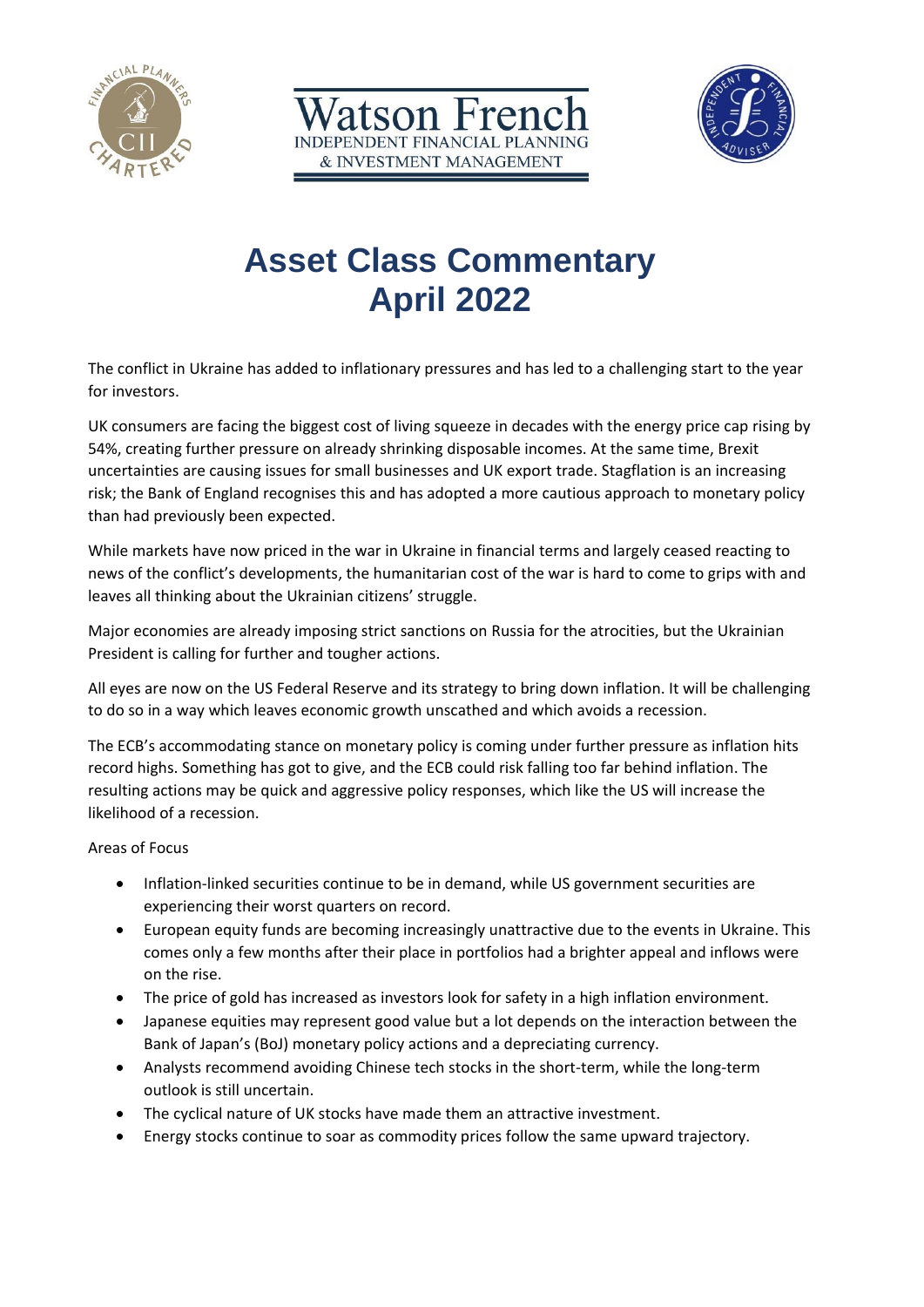### **How far will Central Banks raise interest rates?**

Inflation is persistently rising and Central Banks are rushing to respond to this by raising interest rates and sending signals to the market that further rate increases are on their way.

There are questions as to whether Central Banks are behind the inflation curve, and the answer is almost certainly yes. With the benefit of hindsight, the Federal Reserve's rhetoric last year that inflation was transitory could not have been more wrong and consumers are now paying the price for this misjudgement. The Fed is following in inflations path and needs to get to grips with the situation. It is likely that consumers will be living with high inflation rates for a while.

Predating the war in Ukraine, inflation in the US was already at a decades-high level. Current events have only made this worse and the latest reading in the US for February puts inflation at 7.9%. This is expected to reach 8.6% in March. Inflation in the UK reached 6.2% in February, the highest rate since 1992 and up from 5.5% in January. The BoE estimate this could reach 8% in June and could hit double digits by the year's end.

Inflation is often caused by overheating demand when economies reach the top of the business cycle. Central banks respond by tightening monetary policy, reducing their balance sheets and raising interest rates to reign in consumer demand and inject some much-needed disinflation (the slowing of the rate of inflation) to cool the economy.

In this case, the underlying cause of inflation is not overheating demand but supply issues and rising commodity prices. Globalisation, which has allowed many economies to grow, is now causing issues as the reliance countries place on each other for goods and services links one economy to another.

Central banks have indeed been tightening monetary policy by raising interest rates. The US Fed announced from their meeting in mid-March that their target interest rate is increasing by 0.25% and they intend to reduce the size of their balance sheet via quantitative tightening. They have halted purchasing any more debt and plan to reduce bond holdings in the coming months.

A further rate hike of 0.50% is on the table for May 3rd-4th and the market expects interest rates to finish the year around 2.25% - 2.5%. The overall tone from the Fed is becoming increasingly aggressive as senior officials take more hawkish tones, stating that rates need to increase (and quickly) to reduce demand and bring inflation under control.

There is a fine line between moving interest rates into neutral territory – to try and cool inflation while leaving growth untouched – and moving too quickly and too far, pushing the economy into a recession.

In the UK there have been 3 interest rate rises since December, with the interest rate currently sitting at 0.75%, in line with its pre-pandemic level.

The difference between the monetary response in the US and UK is that the BoE is adopting a much more cautious tone. They have recognised that while business confidence and the job market has remained strong, consumer confidence and the level of disposable income are dropping which will damage the growth outlook. A more careful path for rates rises needs to be taken. It should be noted that the UK has a bigger reliance on imported energy and events in Ukraine have affected the economy to a larger extent.

Central banks are in a tricky spot. Inflation is rising unchecked and needs to be controlled. Markets expected that rates will rise as the Central Banks are removing Covid-era stimulus that is no longer needed. Too much tightening will hit economic growth, leading to possible recessions or stagflation.

Inflation is being heavily pushed up by supply-side constraints and commodity prices, two factors for which there is no easy solution. The meeting of OPEC members on Thursday was received with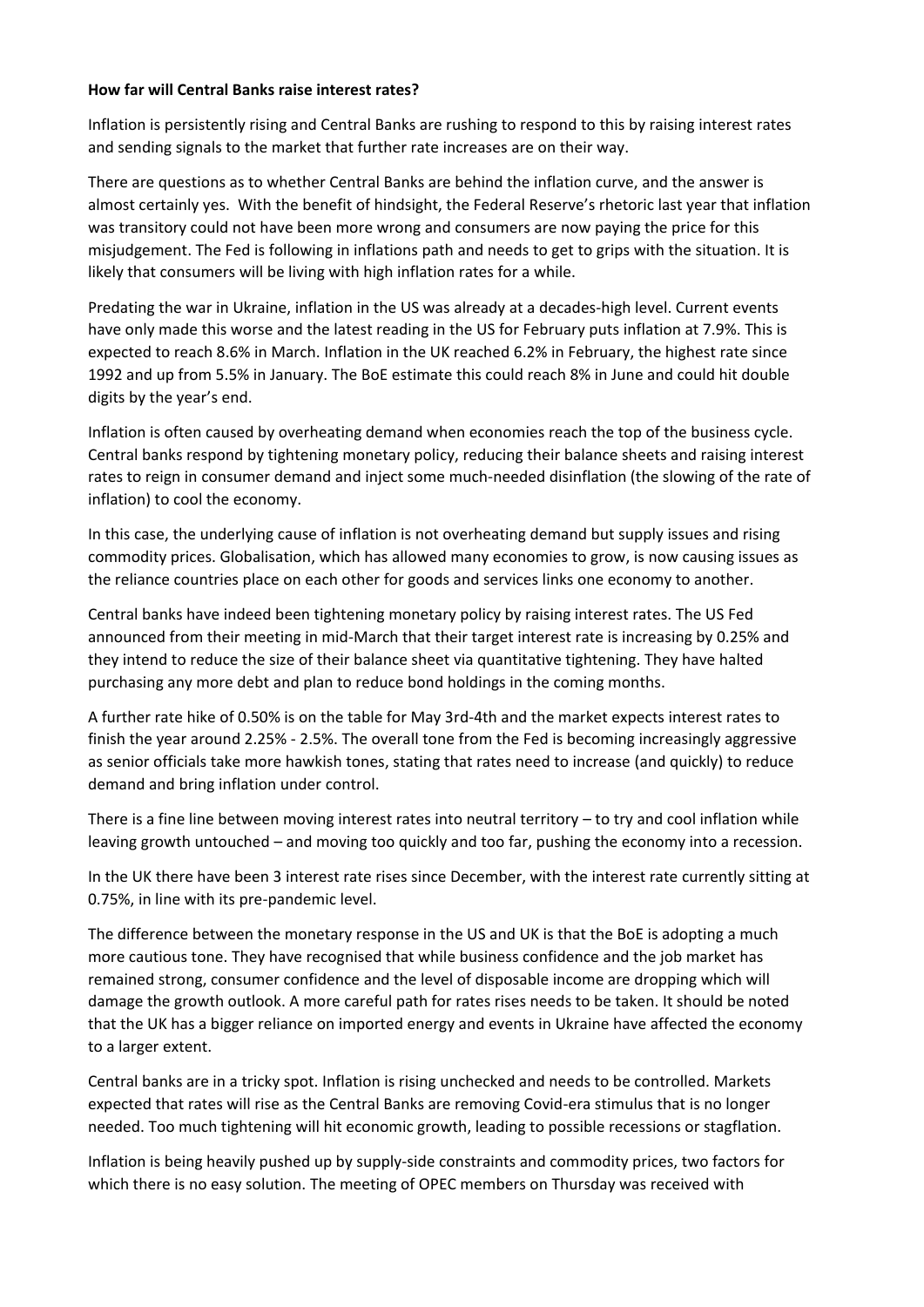disappointment as the members, led by Saudi Arabia, ignored calls to increase oil output. President Biden has announced the US will release over 180 million barrels of oil it holds in reserve to help control the rising oil price. This equates to an increase of 1 million barrels per day.

Increasing interest rates too far will damage employment and growth. Central Banks are signalling to markets that they can raise interest rates, put a lid on inflation and avoid this. The danger is the banks believe their own rhetoric and fail to appreciate the effects that policy decisions will have if rates are increased too far or too quickly. The Fed does not want to simply live with higher inflation and is using its policy tools to show it is doing something, having previously done nothing.

If the market no longer believes that central banks can control inflation with their policy responses then yield curves will rise further, as the risk premium demanded for holding fixed interest increases. Currently in the US (as at 28<sup>th</sup> March), the 5-year bond yield has risen above the 30-year bond yield, i.e. yield curve inversion, which signals an economy may be heading towards a recession.

The lack of increases in longer-term yield bonds suggest investors think is that policy tightening will be shorter-lived at the present time.

In terms of asset classes, government bonds are out of favour. Even as yields are rising, the real inflation adjusted yield will still be low/negative. In historic periods of supply-driven inflation, developed market government bonds have not been good portfolio diversifiers relative to other assets.

## **UK**

Rising inflation, decreasing consumer confidence and smaller disposable incomes in the UK are weighing down on economic growth. Stagflation could be on the horizon. The Office for Budget Responsibility has forecasted that UK growth will drop from a projected 6% down to 3.2%.

The latest policy announcements from the Chancellor Rishi Sunak look to help with the rising cost of living, reducing fuel duty by 5p and increasing the threshold at which people start to pay NI contributions, while keeping the extra NI rate rise. Many critics argue that this is not nearly enough.

Recent data has shown that UK GDP grew by 1.3% in the final quarter of 2021, above the estimated reading of 1%. The UK is now 0.1% below its pre-pandemic GDP level in the final quarter of 2019.

Households' real income and savings dropped and there was lower spending growth. This all happened before the war in Ukraine.

Further data in the household savings ratio, which shows how much disposable income is saved, fell from 7.5% to 6.8%. This further cements the fact that households were starting to struggle before the Ukraine war and the energy price cap increase in April. Analysts expect that the BoE will not increase interest rates to 2% until next year.

While the UK consumer and economy face tough times, as of this year the FTSE indexes have still performed the best out of the major markets. This can mostly be attributed to energy and cyclical companies benefiting from the current market environment.

The investment outlook for the UK is still positive, although smaller cap stocks have struggled more than their large cap counterparts. Industries such as leisure and restaurants have had profits dampened by rising input costs.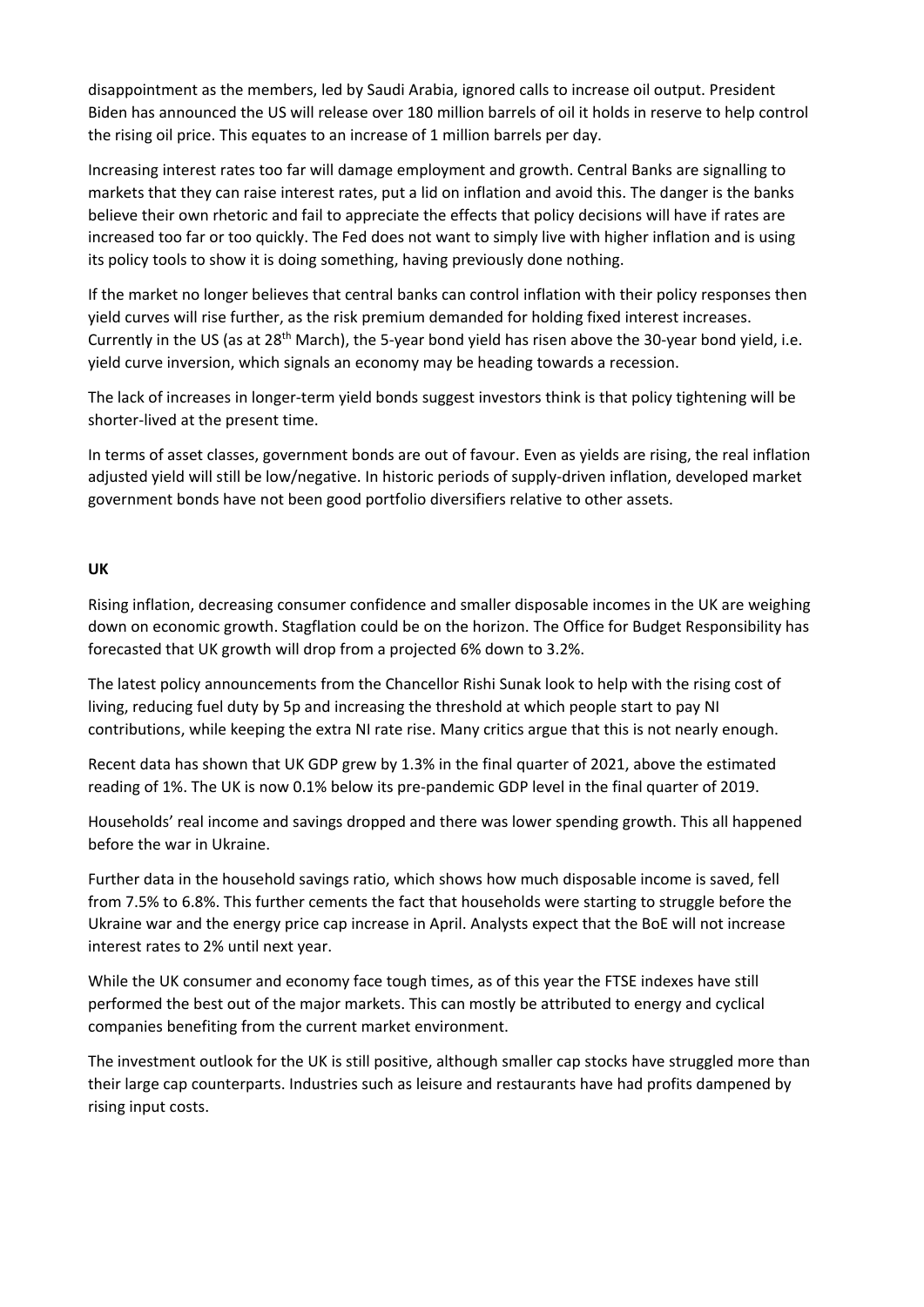### **China**

Once again the investment case for China is up for debate and the answer as to whether it is a good investment opportunity depends on who you ask.

The Chinese government's decision to relax its regulatory tightening and ease monetary policy has slightly brightened the appeal of investing in Chinese assets – albeit only slightly.

New geopolitical risks have emerged which dampen the attractiveness and has caused investors to err on the side of caution. Chinese ties to Russia have caused concern, and their decision to not openly condemn Russia's invasion of Ukraine has disgruntled the US.

The Chinese property sector is also under immense strain as property companies face pressures to refinance. Corporate bond offerings from China have been very minimal this year as investors price these deals as high risk. US markets are requesting Chinese companies' hand over audited reports of their accounts or they risk being removed from US markets.

Given the Chinese property sector has been a big driver of growth, the current issues it faces and investors' decreased demand for the sector threatens growth going forward.

Covid levels in certain Chinese regions are increasing and the decision of the Chinese government to pursue a "zero-Covid" strategy by locking these regions down completely is a headwind for an already slowing economy. Easing monetary policy will attempt to bolster demand and growth, but the concern is that while China is easing monetary policy and other major economies such as the US are tightening monetary policy, China will experience capital outflows which will reduce the current yield advantage they enjoy.

Manufacturing and services data for March shows both sectors contracted under the Covid lockdown strains, putting further pressure on the economy.

In summary the outlook for China is far from certain. Over the long-term stock prices are ultimately driven by fundamentals and at the moment investors are focusing on the macro factors. Room for fundamental growth in Chinese companies is there, but whether investors are willing to take on the risks of investing in China and whether the Chinese government will re-introduce their strict regulatory policies will have a big impact on stock performance.

## **US**

Over the last month the S&P 500 and the NASDAQ regained some of the ground they had lost so far this year. US treasuries have experienced their worst quarter on record. As shown by the Bloomberg Index of Treasuries, treasuries total return fell by 5.6% in the 3 months to March.

This is due to rising yields and falling prices as the demand for US treasuries declines over concerns surrounding inflation, rising US interest rates and the situation in Ukraine.

The outlook for the US economy is in the balance and until the Federal Reserve's policy decisions have been fully implemented we will not know with certainty what way the economy will go.

While some analysts believe the Fed can control inflation and achieve a "soft landing", avoiding a recession, others are more pessimistic.

Present issues relate to the Feds monetary policy framework of achieving an annual inflation figure of 2% and allowing for overshoots when this target has previously been missed.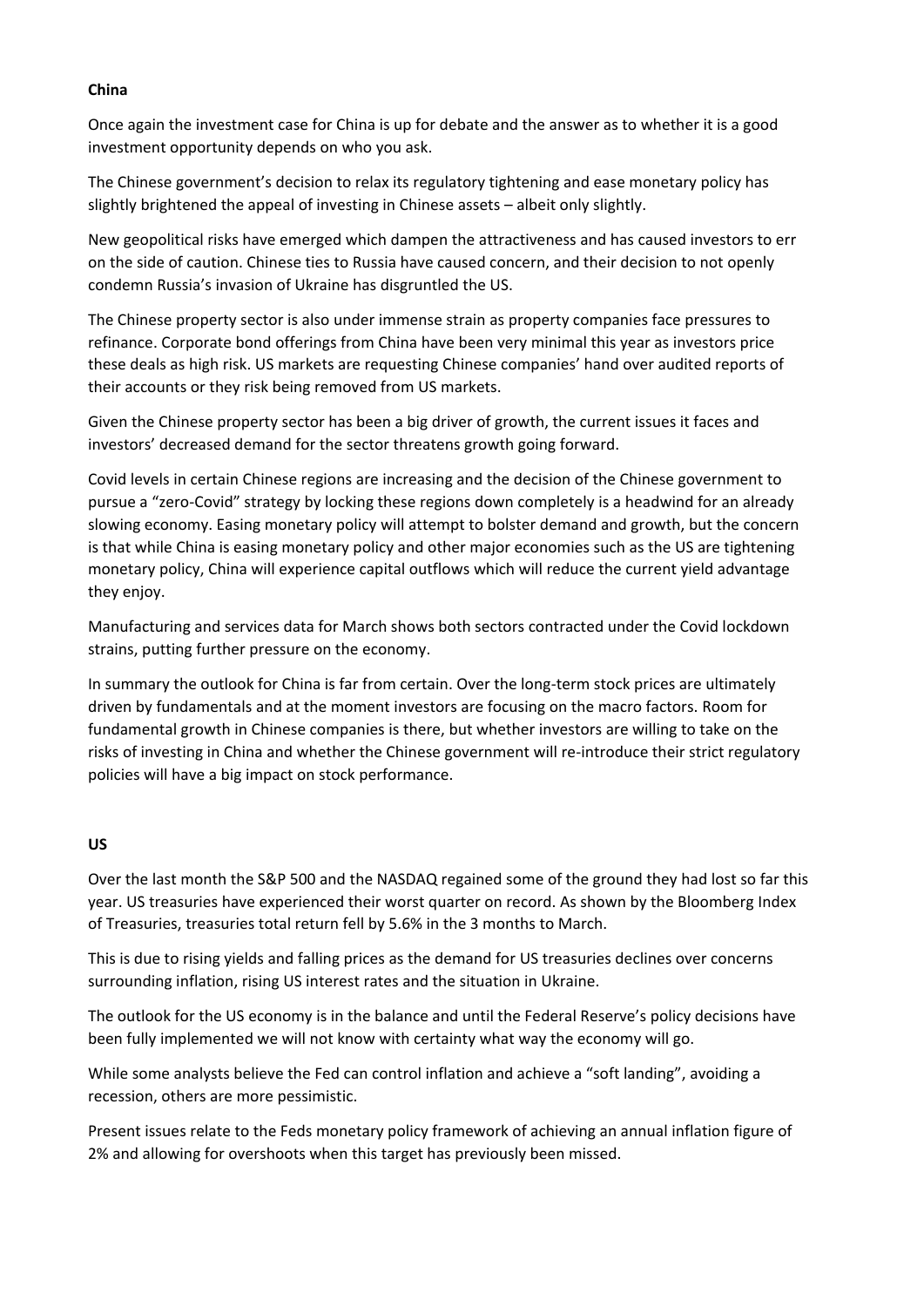The Fed's target was to not tighten monetary policy until inflation reached 2%, higher inflation was persistent and the employment rate had reached its maximum level to be consistent with 2% inflation. Under this framework the Fed has allowed inflation to overshoot and now it faces the task of bringing inflation back down while not damaging economic growth, which could lead to the US entering a recession.

This is problematic as inflation has risen to a decades high level (expected to be 8.6% in March). The Fed is behind the inflation curve and they will have to act more aggressively with bigger rate hikes to attempt to get inflation under control. We are already seeing this aggressive tone from senior officials.

The unemployment rate is currently at 3.8%, and the Fed will need to push this back up to be at a level consistent with inflation. This is because when unemployment is low, companies need to pay higher wages to attract workers as the supply of labour is smaller. Higher wages cause higher inflation as companies pass on these wages increases onto consumers, and the inflationary spiral continues.



*Source – US Department of Labour*

The increase in the unemployment rate will most likely need to be around 0.5%. History shows us that every time over the past 75 years when the unemployment rate has risen by this much along with monetary tightening there has been a recession.

All of the conditions are now present for tight monetary policy: high persistent inflation and a tight labour market.

While the Fed Chairman Jerome Powell has blamed unforeseen supply chain issues, which not many people predicted, the ultimate responsibility lies with the Fed. The dovish tone a year ago was that inflation would be transitory. As inflation is mainly supply driven, it was short sighted to see it as transitory – supply issues are structural in nature and are not quickly or cheaply resolved. We touched on the issue of supply in last month's asset commentary.

Even without the crisis in Ukraine, inflation would still be at unsustainably high levels.

Powell recently cited historic tightening events to try and reassure markets that the Fed is on track. In 1964, 1984 and 1993 the Fed tightened monetary policy and avoided a recession. The difference here is that in these cases the Fed did not tighten monetary policy enough to force up the unemployment rate and currently the unemployment rate is low and likely needs to increase.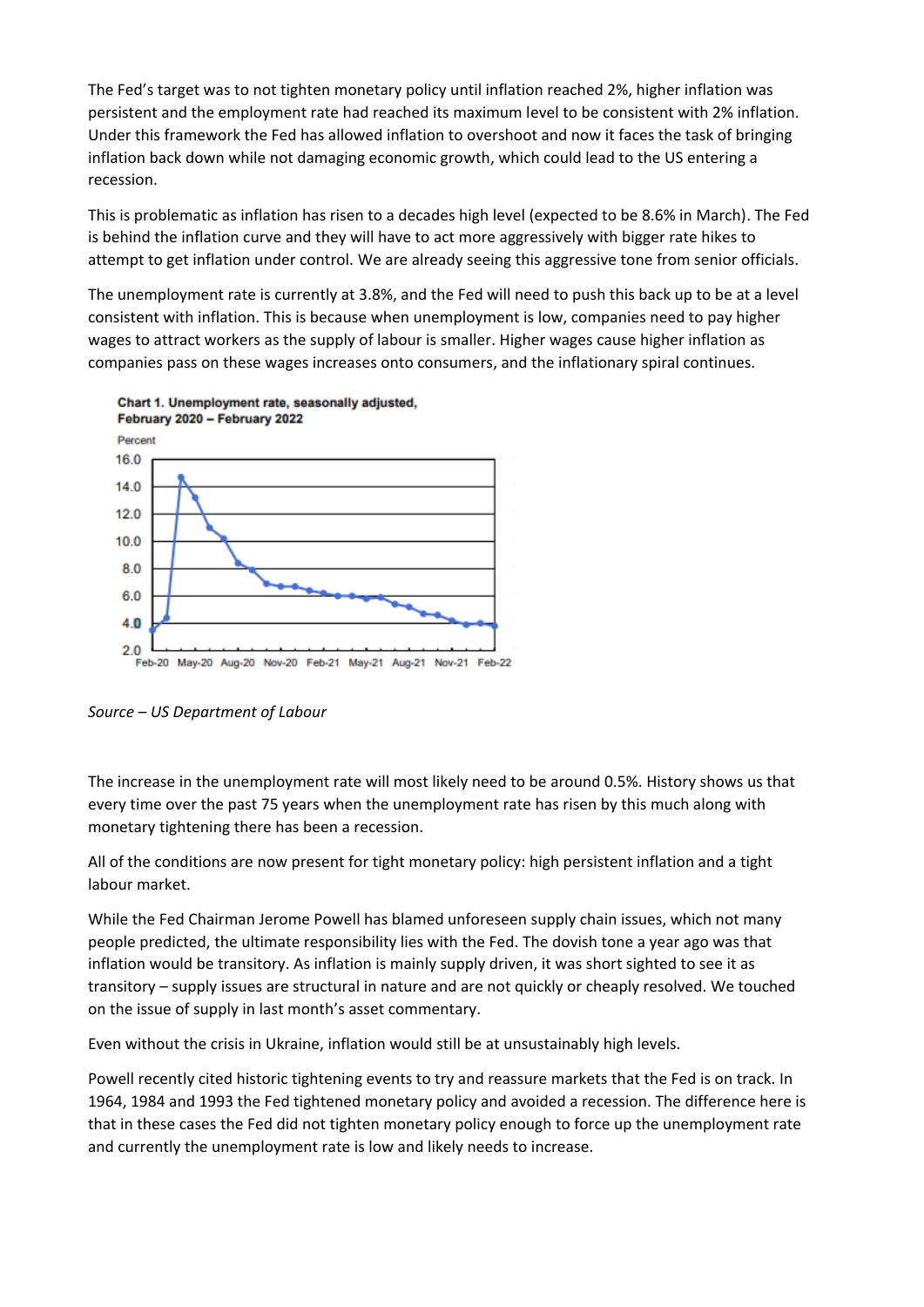The reactive nature of central banks framework means that when monetary policy action is taken, the reaction is a case of slamming on the breaks. This action is conducive to increased recession risk.

Minutes of the Feds March meeting have shown the Fed plans to reduce its overinflated balance sheet by selling up to \$60 billion of US Treasuries and \$35 billion of agency mortgage backed securities over a 3-month period. This is expected to equate to a 0.25% increase in interest rates.

The health of the US economy is globally important as it is the largest economy in the world. Any economic events in the US have global consequences big knock-on effects globally.

President Bidens announcement to release US oil reserves and fine any oil company that is intentionally not drilling or is hoarding oil will help to cool oil prices in the short-term. Other major economies also need to do the same and this would help to cool inflation without resorting to monetary policy and reducing the risk of recessions.

## **Japan**

As investors look to readjust their portfolios due to tighter US monetary policy and slowing European growth, the question as to whether investment in Japan a good idea is reappearing.

While other major developed economies are tightening monetary policy, Japan is doing the opposite. The BoJ plans to increase its quantitative easing by buying 10-year government debt at a faster pace than before.

While other countries such as the US allow bond yields to move freely, the BoJ uses yield curve control to keep debt yields in a fixed range for given maturities. While the BoJ believes a depreciating currency will provide net benefits for the economy, the Japanese Ministry of finance is uncomfortable with the Yen's current level. It is expected that traders will test the BoJ policy decision to keep yields fixed in the coming months.

If monetary policy is tightened to support the Yen, we will see the Yen appreciate and equity values fall.

The interest rate in Japan is still at the -0.1% level and there are no plans to raise this until consumer demand-driven inflation kicks in.

As Japan is keeping a loose monetary policy and the US is tightening monetary policy, this has resulted in a depreciating Japanese Yen relative to the US Dollar which has seen the Yen fall by over 5% in March. This is creating both headwinds and tailwinds for Japanese businesses. A depreciating Yen means the import cost for businesses is rising, denting corporate profits, while at the same time export prices are increasing.

While prices are rising globally inflation in Japan is still meagre and the BoJ is trying to boost this along with economic growth. The main issue with Japan is that the country is set in a deflationary mindset which it is struggling to get out of – if prices are going to be cheaper tomorrow, consumers put off purchasing today to wait for a lower price. This spirals into a lack of consumer demand.

Analysts expect inflation to reach the central bank's 2% target in the next month or so. This would however come from rising commodity prices and would not be due to the sustainable consumer demand that the country needs.

In our view, whether Japan represents good long-term value rests on the following questions:

• Can sustainable consumer demand finally pick up enough for the BoJ to meet their 2% inflation target?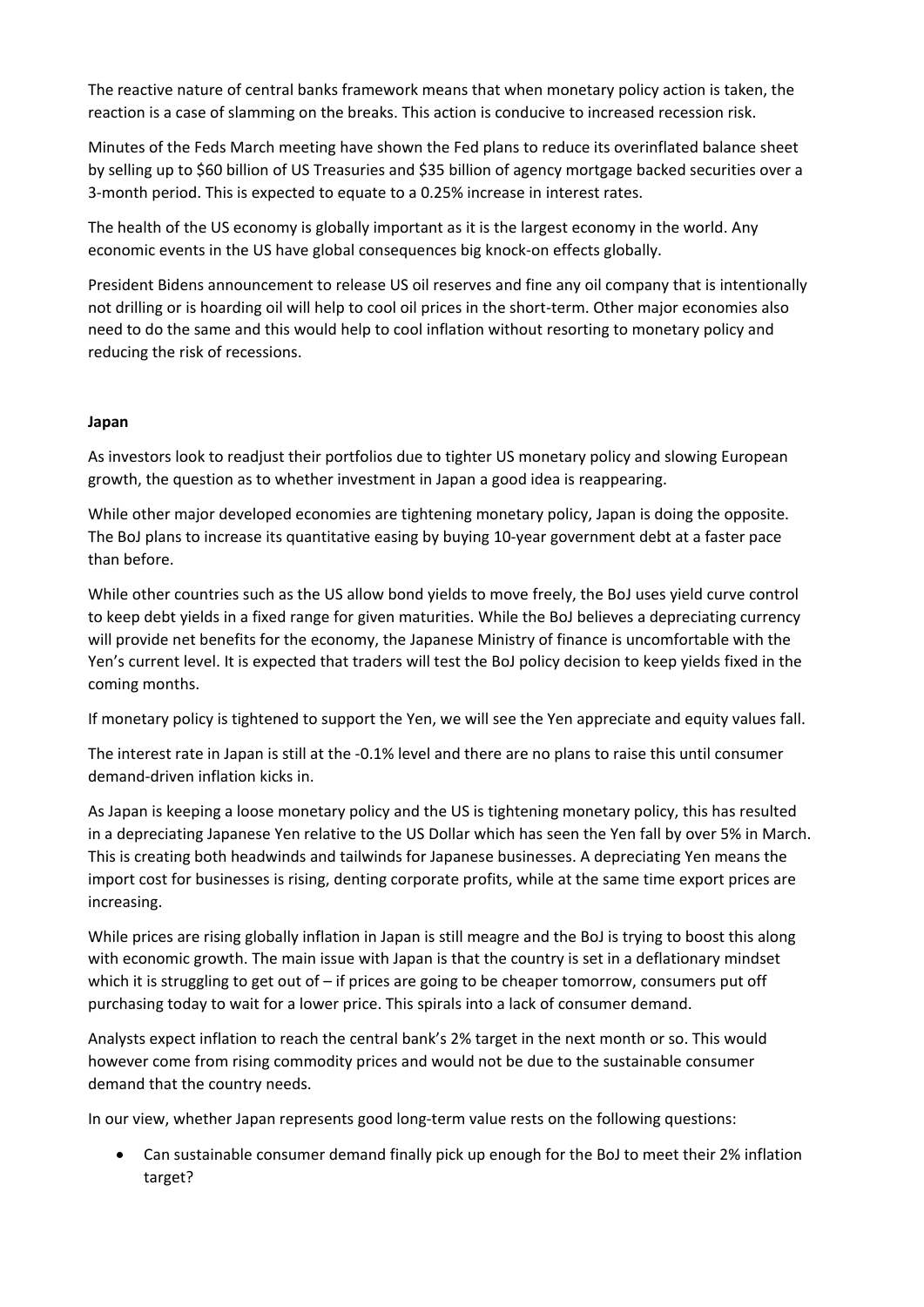- Can the BoJ navigate its desired monetary policy while keeping the Yen at a level government and businesses are happy with?
- Will corporate culture in Japan enable businesses to reach their full growth potential?
- Will the barriers to foreign investment diminish sufficiently to make investment easy and attractive in the country?

### **Europe**

Europe is the region that has been hardest hit by the Russian invasion of Ukraine, as they are heavily reliant on Russia for their energy imports. While Germany looks for alternative sources of natural gas and other commodities, there is a risk that countries will have to go down the route of rationing. Growth in the bloc will be hit hard, especially with inflation already at record levels.

Many expect Europe to react to the Russian atrocities reported in Ukraine with further sanctions and this is likely to dampen economic growth further.

The ECB has a looser monetary policy stance than the UK and the US but inflation can only rise so far before European consumers will need to see a response.

Inflation readings in March showed EU inflation at 7.5%. Currently the EU base rate is -0.5% and analysts are expecting the ECB will have to bring forward rate rises this year. Current pricing puts rate rises at 0.63%, which will bring the rates back into positive territory for the first time since 2014.

The only definitive plan the ECB has announced is that they will stop net bond purchases by September this year.

There is a now a significant concern that the EU will fall into recession, as the war in Ukraine weighs down on slowing growth.

This is reflected in the record outflows from European equity ETFs (of \$5.5 billion), almost entirely due to the fallout from the war in Ukraine.



31/12/2021 - 06/04/2022 Data from FE fundinfo2022

*YTD performance of major stock market indices*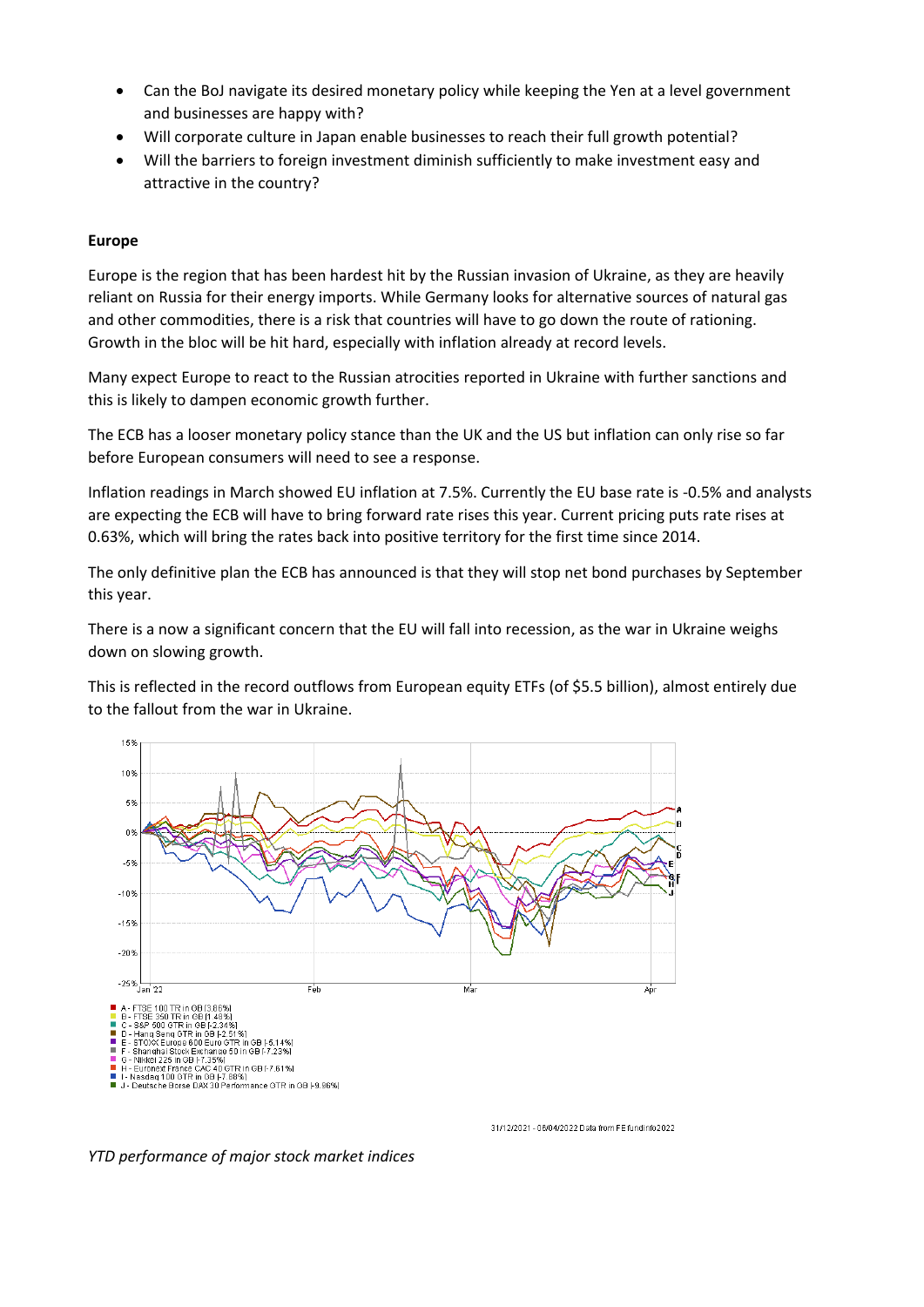

06/04/2021 - 06/04/2022 Data from FE fundinfo2022

*1 Year performance of major stock market indices*

#### **Fixed Income**

Government securities have been battered by outflows as the risk premium for holding the securities rise.

Not surprisingly investors have flocked to inflation-linked securities in the last year as the interest they pay and the principal at redemption rise and fall with inflation. Equities are still favoured over government bonds but as the risk of a recession rises, government bonds remain an essential component in portfolios to ensure a diversified asset allocation.

#### **Commodities**

As mentioned, OPEC members have so far ignored calls to increase oil supply output while President Biden has ordered the release of oil barrels from the US oil reserves in a bid to bring down oil prices.

While on the face of it this may seem like a good idea, there could be several problems. The first is that Biden has called on other countries to do the same and these calls may be ignored, reducing the impact of such a plan.

Furthermore, this is only a short-term solution and how far it will actually cool oil prices is unknown. Since the announcement prices of brent crude oil dropped to just below \$105 a barrel.

Some analysts think this action of releasing reserves could cause further panic when investors and consumers are already risk adverse. It also presents the problem of how reserves will be topped back up in future when supply is already tight.